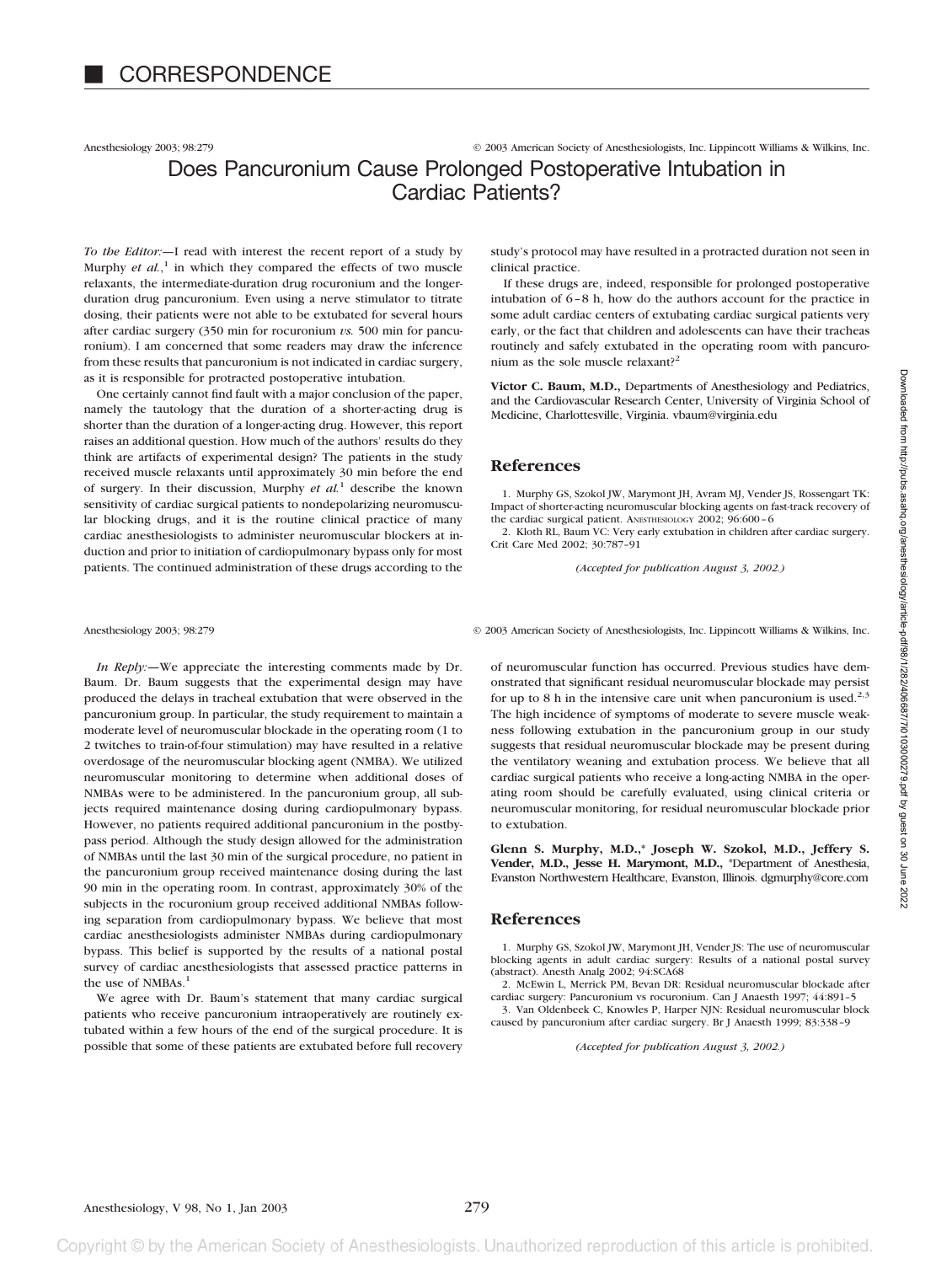Anesthesiology 2003; 98:280-1 © 2003 American Society of Anesthesiologists, Inc. Lippincott Williams & Wilkins, Inc.

# Preemptive Analgesia: What Do We Do Now?

*To the Editor:—*The recent meta-analysis by Møiniche *et al.*<sup>1</sup> makes it clear that preemptive analgesia as currently envisioned by a large number of anesthesiologists is of limited clinical efficacy. In the accompanying editorial, Hogan<sup>2</sup> suggests reasons why this may be the case and proposes that current practice be modified accordingly. We are concerned that this may provide the impetus for less aggressive perioperative pain management, and that such a trend may have negative implications for perioperative pain relief, recovery of function, morbidity, and mortality.

As first conceived, $3$  preemptive analgesia was based on the idea that systemic or regional analgesic regimens initiated before the onset of surgery could have effects that outlast the pharmacokinetic presence of the intervention. This view recognized that sensitization of the pain pathways was ongoing throughout the entire perioperative period. However, most trials of preemptive analgesia and all of those included in the meta-analysis involve interventions that differ only for the intraoperative portion of the perioperative period, generally permitting patients to enter the postoperative period with at least moderately effective analgesic interventions already active. Such studies parallel laboratory investigations of relatively discrete, low-intensity, noxious stimuli in which an animal receives the analgesic intervention either before or after the stimulus. As repeatedly emphasized by Kissin,<sup>4,5</sup> this approach to the clinical evaluation of preemptive analgesia is fraught with problems because of the limited ability of many analgesic interventions to prevent sensitization, the intensity and duration of the stimulus relative to the intervention, and the benefits of the analgesic regimen received by the control group.

In the editorial, Hogan<sup>2</sup> states that regardless of any intraoperative intervention, it should be possible to manage postoperative pain effectively. However, for reasons that are not always clear, and as illustrated by many of the trials included in the meta-analysis, this appears to be very difficult to do, even in the context of the increased sensitivity to the patient's analgesic needs that accompanies a clinical study of perioperative analgesia. Furthermore, even if sufficient analgesics can be administered in a highly structured environment to equalize pain between groups, very little is known about more typical clinical conditions, and even less is known about what happens once the patients leave this environment. For example, of the 80 studies included by the meta-analysis, only 9 report data for more than 72 h after surgery. However, long-term, painful sequelae following surgical procedures are more common than generally appreciated,<sup>6-10</sup> and even low-level pain can be associated with decreased function. $10,11$  Thus, we still know little about limiting the very morbidity that we would most prefer perioperative analgesic regimens to prevent.

Unfortunately, pain scores alone might not be sufficient to evaluate the efficacy of perioperative analgesic regimens. As demonstrated in one longer-term positive evaluation of preemptive epidural analgesia that did not meet the inclusion criteria of the meta-analysis, even when pain scores are similar, functional differences may still be present.<sup>12</sup> Meaningful functional measures might be able to associate a benefit from the longer-term decreases in wound hyperalgesia seen after relatively simple interventions, $13,14$  even when pain scores alone could not.

Given the lack of evidence of significant clinical efficacy of preemptive analgesia in the meta-analysis, the editorial advocated avoiding intraoperative opioid use and initiating epidural blockade only upon emergence "when analgesic needs can be directly assessed."<sup>2</sup> This may result in many more patients emerging with pain that must then be treated, and this pain may further sensitize the nociceptive pathways. The editorial also overlooks many of the other beneficial effects of intraoperative epidural blockade, which may include modulation of the stress response, decreased blood loss, ability to tolerate hemorrhagic shock, improved immune function, and decreased thromboembolic events.15–18 Some of these effects may account for differences in morbidity and mortality when anesthetics involving regional anesthesia are compared with general anesthesia alone.<sup>19-21</sup>

In summary, the authors of the meta-analysis have made a valuable contribution by demonstrating that relatively modest interventions made for relatively brief periods of time are, at best, of limited efficacy. This should not obscure the fact that surgical procedures are frequently associated with residual long-term pain and other morbidities, which might benefit from aggressive analgesic interventions throughout the entire perioperative period. Rather than limiting preemptive analgesia, the results of the meta-analysis should focus clinicians and clinical investigators on the broader definition of preemptive analgesia and the longer-term impact of such interventions on pain, functionality, and morbidity.

**Allan Gottschalk, M.D., Ph.D.,\* E. Andrew Ochroch, M.D.,** \*Department of Anesthesiology and Critical Care Medicine, Johns Hopkins Hospital, Baltimore, Maryland. agottschalk@jhmi.edu

## **References**

1. Moiniche S, Kehlet H, Dahl JB: A qualitative and quantitative systematic review of preemptive analgesia for postoperative pain relief: The role of timing of analgesia. ANESTHESIOLOGY 2002; 96:725–41

2. Hogan QH: No preemptive analgesia: Is that so bad? ANESTHESIOLOGY 2002; 96:526–7

3. Wall PD: The prevention of postoperative pain. Pain 1988; 33:289–90 4. Kissin I: Preemptive analgesia. Why its effect is not always obvious. ANES-

THESIOLOGY 1996; 84:1015–9

5. Kissin I: Preemptive analgesia. ANESTHESIOLOGY 2000; 93:1138–43

6. Sherman RA, Devor M, Jones D, Katz J, Marbach JJ: Phantom Pain. New York, Plenum, 1997

7. Taddio A, Goldbach M, Ipp M, Stevens B, Koren G: Effect of neonatal circumcision on pain responses during vaccination in boys. Lancet 1995; 345: 291–2

8. Dajczman E, Gordon A, Kreisman H, Wolkove N: Long-term postthoracotomy pain. Chest 1991; 99:270–4

9. de Vries J, Timmer P, Erftemeier E, van der Weele L: Breast pain after breast conserving therapy. Breast 1994; 3:151–4

10. Haythornthwaite JA, Raja SN, Fisher B, Frank SM, Brendler CB, Shir Y: Pain and quality of life following radical retropubic prostatectomy. J Urol 1998; 160:1761–4

11. Bay-Nielsen M, Perkins FM, Kehlet H: Pain and functional impairment 1 year after inguinal herniorrhaphy: A nationwide questionnaire study. Ann Surg 2001; 233:1–7

12. Gottschalk A, Smith DS, Jobes DR, Kennedy SK, Lally SE, Noble VE, Grugan KF, Seifert HA, Cheung A, Malkowicz SB, Gutsche BB, Wein AJ: Preemptive epidural analgesia and recovery from radical prostatectomy: A randomized controlled trial. JAMA 1998; 279:1076–82

13. Tverskoy M, Cozacov C, Ayache M, Bradley EL Jr, Kissin I: Postoperative pain after inguinal herniorrhaphy with different types of anesthesia. Anesth Analg 1990; 70:29–35

14. Tverskoy M, Oz Y, Isakson A, Finger J, Bradley EL Jr, Kissin I: Preemptive effect of fentanyl and ketamine on postoperative pain and wound hyperalgesia. Anesth Analg 1994; 78:205–9

15. Engquist A, Brandt MR, Fernandes A, Kehlet H: The blocking effect of epidural analgesia on the adrenocortical and hyperglycemic responses to surgery. Acta Anaesthesiol Scand 1977; 21:330–5

16. Shibata K, Yamamoto Y, Murakami S: Effects of epidural anesthesia on cardiovascular response and survival in experimental hemorrhagic shock in dogs. ANESTHESIOLOGY 1989; 71:953–9

Supported in part by National Institutes of Health grants 1-R01-NH-41865 and 1-K23-HD/NS-40914.

David C. Warltier, M.D., Ph.D., was acting Editor-in-Chief for this correspondence.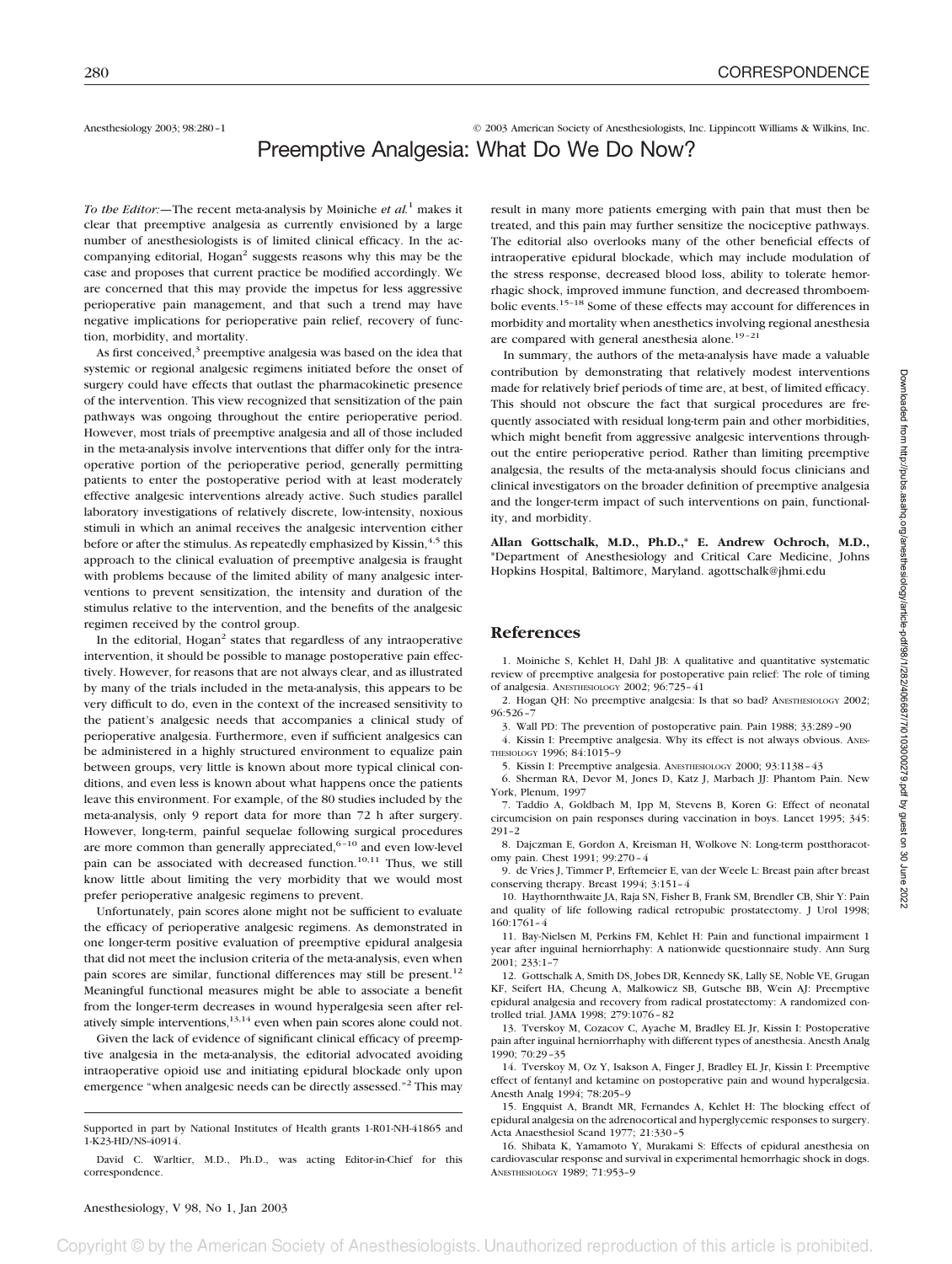17. Cousins MJ, Veering B: Epidural neural blockade, Neural Blockade in Clinical Anesthesia and Management of Pain, 3rd edition. Edited by Cousins MJ, Bridenbaugh PO. New York, Lippincott-Raven, 1998, pp 243–322

18. Kehlet H: Modification of responses to surgery by neural blockade: Clinical implications, Clinical Anesthesia and Management of Pain, 3rd edition. Edited by Cousins MJ, Bridenbaugh PO. New York, Lippincott-Raven, 1998, pp 129–75

19. Yeager MP, Glass DD, Neff RK, Brinck-Johnsen T: Epidural anesthesia and analgesia in high-risk surgical patients. ANESTHESIOLOGY 1987; 66:729–36

20. Rodgers A, Walker N, Schug S, McKee A, Kehlet H, van Zundert A, Sage D,

*In Reply:—*We thank Dr. Gottschalk and Dr. Ochroch for their interest in our work and their pertinent comments. We agree with the concerns they express. A major reason for the confusion and misunderstanding of the concept of preemptive analgesia is the variation in its definition. Original observations in experimental studies suggested that the timing of analgesic treatment was important to obtain efficient reduction of postinjury pain hypersensitivity phenomena. Accordingly, a tremendous number of studies have focused on the role of the timing of analgesia, *i.e.*, preoperative *versus* intraoperative or postoperative initiation of analgesia. The results of our overview of clinical studies showed that this one aspect of the discussion, namely the timing of analgesic administration, had no or only limited clinical impact on postoperative pain relief. Therefore, we believe that there is no need for further trials to investigate the role of timing of preemptive singledose (and often short-lasting) analgesic treatment when postoperative pain is the end point. However, as emphasized also by Dr. Gottschalk and Dr. Ochroch, a number of reasons may explain the negative results from clinical trials compared with those from the experimental setting: intensity of the noxious stimuli, insufficient afferent blockade and insufficient analgesia, insufficient central inhibition, insufficient duraFutter M, Saville G, Clark T, MacMahon S: Reduction of postoperative mortality and morbidity with epidural or spinal anaesthesia: Results from overview of randomised trials. BMJ 2000; 321:1493

21. Williams-Russo P, Sharrock NE, Haas SB, Insall J, Windsor RE, Laskin RS, Ranawat CS, Go G, Ganz SB: Randomized trial of epidural versus general anesthesia: Outcomes after primary total knee replacement. Clin Orthop 1996; 199– 208

### *(Accepted for publication August 3, 2002.)*

Anesthesiology 2003; 98:281 © 2003 American Society of Anesthesiologists, Inc. Lippincott Williams & Wilkins, Inc.

tion of the treatment, and so forth. Thus, although the overall results are negative when timing *per se* is the variable, this conclusion does not preclude a possible beneficial effect of aggressive, perioperative analgesic treatment of short- and long-term postsurgical pain. As indicated by Dr. Gottschalk and Dr. Ochroch, and already suggested in our overview, future studies should redirect their focus from the timing of perioperative analgesia to protective analgesia aimed at preventing pain hypersensitivity. The agenda would then be to investigate the effects of a prolonged, multimodal (protective) analgesic intervention *versus* less aggressive, conventional perioperative analgesia. Eventually, we agree that there may be other potentially beneficial effects of, for instance, intraoperative epidural blockade, such as modulation of the surgical stress response, reduced blood loss, stable intraoperative hemodynamics, and so forth.

**Steen Møiniche, M.D.,\* Henrik Kehlet, M.D., D.M.Sc., Jørgen B. Dahl, M.D., D.M.Sc.,** \*Department of Anaesthesiology, Herlev University Hospital, Copenhagen, Denmark. moiniche@dadlnet.dk

*(Accepted for publication August 3, 2002.)*

Anesthesiology 2003; 98:281 © 2003 American Society of Anesthesiologists, Inc. Lippincott Williams & Wilkins, Inc.

## Myocardial Ischemic Preconditioning Decreases Postischemic Oxygen Free Radical Production

*To the Editor:—*We read with great interest the article by Müllenheim *et al.*<sup>1</sup> published in the April 2002 issue of ANESTHESIOLOGY. They report that the release of free radicals is an important feature of isofluraneinduced myocardial preconditioning. According to recent reports, ischemic preconditioning induces a cascade with the opening of mitochondrial  $K_{ATP}$  channels, followed by the generation of free radicals to trigger the preconditioning state.<sup>2</sup> The preconditioning cascade continues with the activation of kinases, if the heart again becomes ischemic. Kersten *et al.*<sup>3</sup> have shown that isoflurane mimics ischemic preconditioning by the activation of  $K_{ATP}$  channels. We have shown that hydroxyl free radicals are released during events of ischemia and reperfusion.<sup>4</sup> These free radicals are known for their harmful effect on the myocardium, both directly, by damaging membranes and enzymes, and indirectly, by initiating the inflammatory process. The release of these hydroxyl radicals could be blocked effectively by halothane, ischemic preconditioning, and by the chelating compound desferral– zinc.<sup>4,5</sup> Isoflurane was found to have only a small, insignificant effect on free radical production. In their study, Müllenheim *et al.*<sup>1</sup> demonstrated that the use of antioxidants blocked the preconditioning cascade, which might have already been initiated with the opening of  $K_{ATP}$  channels by isoflurane. Their *in vivo* rabbit model indirectly evaluated postischemic oxygen free radical production, as they measured the preconditioning effect in the presence of scavengers. In our model, however, the release of hydroxyl radicals is identified by 2,3 dihydroxybenzoic acid and 2,5-dihydroxybenzoic acid measurement, the direct product of the interaction between hydroxyl radicals and salicylate given intravenously.<sup>4</sup> This method monitors free radicalrelated events *in vivo* as they are formed in the tissues. Salicylate is a highly effective hydroxyl radical trap, which, upon scavenging the hydroxyl radical, forms the stable adducts 2,3-dihydroxybenzoic acid and 2,5-dihydroxybenzoic acid by hydroxylation reaction.

Thus, during reperfusion and during preconditioning, there are free radical–related events that act in a contradictory manner. This warrants further investigation of free radical–related damage to intracellular organelles and, conversely, of free radical signaling for preconditioning.

**Yaacov Gozal, M.D.,\* Benjamin Drenger, M.D.,** \*Department of Anesthesiology and Critical Care Medicine, Hadassah University Hospital, Jerusalem, Israel. gozaly@md2.huji.ac.il

### **References**

1. Müllenheim J, Ebel D, Frässdorf J, Preckel B, Thämer V, Shlacker W: Isoflurane preconditions myocardium against infarction via release of free radicals. ANESTHESIOLOGY 2002; 96:934–40

2. Pain T, Yang XM, Critz SD, Yue Y, Nakano A, Liu GS, Heusch G, Cohen MV, Downey JM: Opening of mitochondrial KATP channels triggers the preconditioned state by generating free radicals. Circ Res 2000; 87:460–6

3. Kersten JR, Schmeling TJ, Pagel PS, Gross GJ, Warltier DC: Isoflurane mimics ischemic preconditioning *via* activation of K<sub>ATP</sub> channels. ANESTHESIOLOGY 1997; 87:361–70

4. Glantz L, Ginosar Y, Chevion M, Gozal Y, Elami A, Navot N, Kitrossky N, Drenger B: Halothane prevents postischemic production of hydroxyl radicals in the canine heart. ANESTHESIOLOGY 1997; 86:440-7

5. Gozal Y, Chevion M, Raphael J, Drenger B: Ischemic preconditioning, but not isoflurane limits the oxygen free radical production in a rabbit model of myocardial ischemia and reperfusion. ANESTHESIOLOGY 2001; 95:A677

*(Accepted for publication August 27, 2002.)*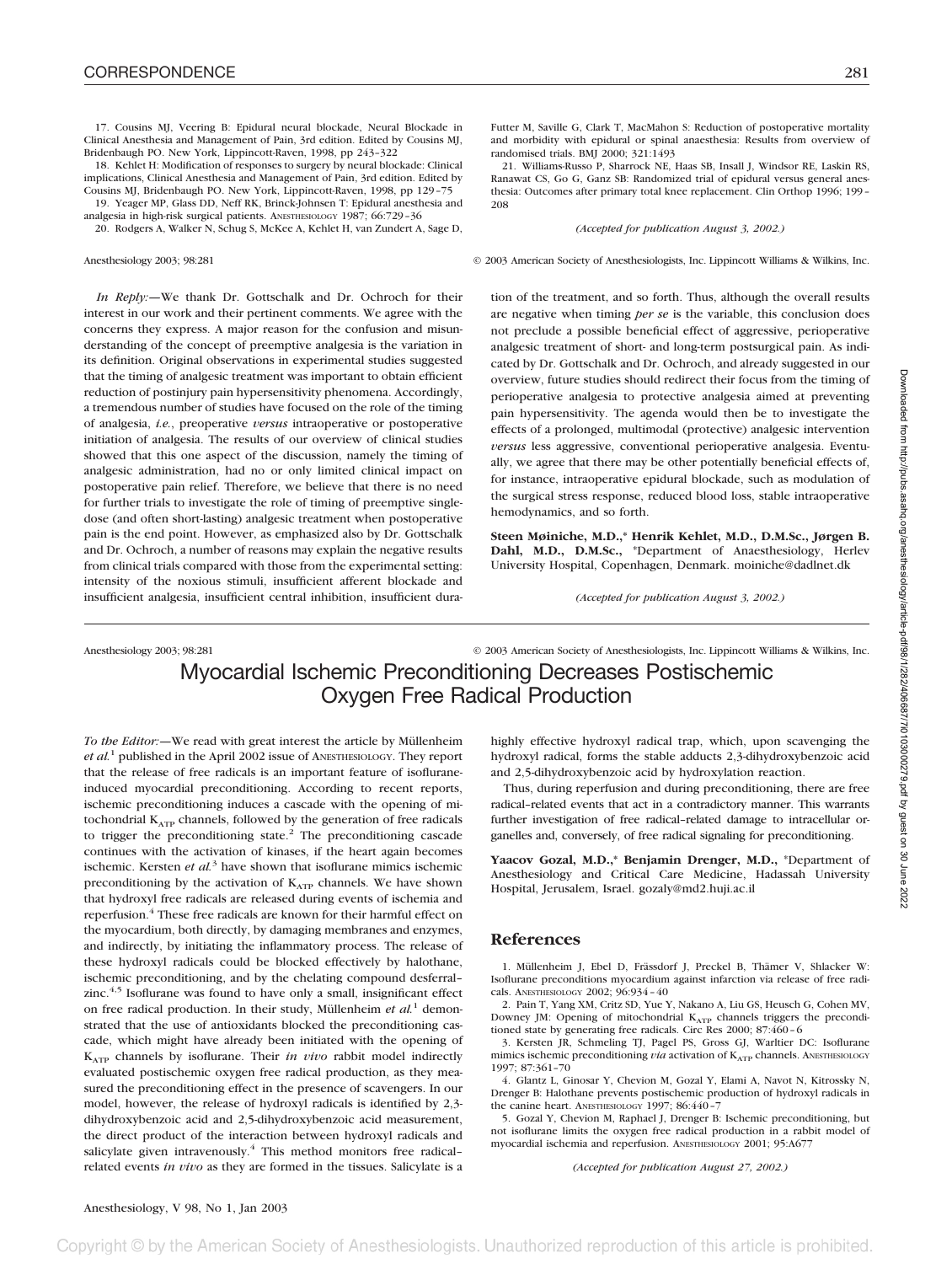*In Reply:—*We thank Dr. Gozal for his comments. He stresses an important point: the dual role that the release of free radicals has been shown to play in myocardial preconditioning and in reperfusion injury.

The relationship between free radicals and ischemic preconditioning was shown by Tanaka *et al.*, <sup>1</sup> who tested the ability of various oxygen radical scavengers to prevent the development of preconditioning. They reported that the administration of the radical scavenger mercaptopropionyl glycine, or superoxide dismutase, was able to blunt the protective effect of ischemic preconditioning on infarct size in rabbits.<sup>1</sup> Thus, the generation of a low amount of free radicals during a short ischemic episode is not sufficient to cause cell necrosis but enough to modify cellular activity and induce preconditioning effects. This result has been confirmed in numerous studies, not only in animals but also in humans. By measuring the free radical content in coronary sinus blood during coronary artery bypass surgery, Wu *et al.*<sup>2</sup> demonstrated that ischemic preconditioning generates a small amount of free radicals after ischemic preconditioning compared with the larger amount seen after declamping. It has been shown in several subsequent studies that the opening of mitochondrial  $K_{ATP}$  channels is a key step in triggering the signal transduction cascade of both ischemic and pharmacologic preconditioning (*e.g.*, by opioids or volatile anesthetics).3,4 The opening of these channels causes the release of free radicals (superoxide and hydroxyl radicals, hydrogen peroxide<sup>3</sup>), which, in turn, activate different kinases (*e.g.*, protein kinase C).<sup>5</sup>

In contrast to their beneficial effect in triggering preconditioning, a very large number of studies indicate that free radicals play a detrimental and major role in the pathogenesis of reperfusion injury. Gozal *et al.*<sup>6</sup> have shown that halothane prevents the postischemic production of hydroxyl radicals. A very recent study by Kevin *et al.*<sup>7</sup> demonstrated that not only ischemic preconditioning but also pharmacologic preconditioning by sevoflurane reduces free radical formation during ischemia and reperfusion. The extent of this decrease correlates with functional and structural protection. Thus, the reduction of postischemic free radical release by volatile anesthetics may contribute to their well known protective effects against reperfusion injury.<sup>8</sup> We have shown in a previous study that, in contrast to desflurane and sevoflurane, isoflurane did not reduce myocardial reperfusion injury.<sup>8</sup> Therefore, volatile anesthetics might differ in their effect on free radical

Anesthesiology 2003; 98:282 © 2003 American Society of Anesthesiologists, Inc. Lippincott Williams & Wilkins, Inc.

release during reperfusion. This suggestion is supported by a recent study by Gozal *et al*.<sup>9</sup> who reported that isoflurane was not effective in reducing hydroxyl radical production during myocardial reperfusion.

Thus, the release of free radicals has been shown to play a dual role in myocardial preconditioning and reperfusion injury. Volatile anesthetics might differ in their effects on free radical signaling for preconditioning and reperfusion injury.

**Jost Müllenheim, M.D., D.E.A.A., Wolfgang Schlack, M.D., D.E.A.A.,\*** \*Klinik für Anaesthesiologie, Universiätsklinikum Düsseldorf, Düsseldorf, Germany. schlack@uni-duesseldorf.de

## **References**

1. Tanaka M, Fujiwara H, Yamasaki K, Sasayama S: Superoxide dismutase and N-2-mercaptopropionyl glycine attenuate infarct size limitation effect of ischaemic preconditioning in the rabbit. Cardiovasc Res 1994; 28:980–6

2. Wu ZK, Tarkka MR, Eloranta J, Pehkonen E, Kaukinen L, Honkonen EL, Kaukinen S: Effect of ischemic preconditioning on myocardial protection in coronary artery bypass graft patients: Can the free radicals act as a trigger for ischemic preconditioning? Chest 2001; 119:1061–8

3. McPherson BC, Yao ZH: Morphine mimics preconditioning via free radical signals and mitochondrial  $K_{ATP}$  channels in myocytes. Circulation 2001; 103: 290–5

4. Kohro S, Hogan QH, Nakae Y, Yamakage M, Bosnjak ZJ: Anesthetic effects on mitochondrial ATP-sensitive  $K^+$  channel. ANESTHESIOLOGY 2001; 95:1435-40

5. Gopalakrishna R, Anderson WB:  $Ca^{2+}$  and phospholipid-independent activation of protein kinase C by selective oxidative modification of the regulatory domain. Proc Natl Acad Sci U S A 1989: 86:6758-62

6. Glantz L, Ginosar Y, Chevion M, Gozal Y, Elami A, Navot N, Kitrossky N, Drenger B: Halothane prevents postischemic production of hydroxyl radicals in the canine heart. ANESTHESIOLOGY 1997; 86:440–7

7. Kevin LG, Novalija E, Riess ML, Chen Q, Stowe DF: Formation of reactive oxygen species during ischemic and anesthetic preconditioning in isolated hearts. ANESTHESIOLOGY 2002; 96:A80

8. Preckel B, Schlack W, Comfère T, Obal D, Barthel H, Thämer V: Effects of enflurane, isoflurane, sevoflurane and desflurane on reperfusion injury after regional myocardial ischaemia in the rabbit heart *in vivo*. Br J Anaesth 1998; 81:905–12

9. Gozal Y, Chevion M, Raphael J, Drenger B: Ischemic preconditioning but not isoflurane limits the oxygen free radical production in a rabbit model of myocardial ischemia and reperfusion. ANESTHESIOLOGY 2002; 95:A677

*(Accepted for publication August 27, 2002.)*

Anesthesiology 2003; 98:282 © 2003 American Society of Anesthesiologists, Inc. Lippincott Williams & Wilkins, Inc.

## Bispectral Index and Mitochondrial Myopathies

*To the Editor:—*I am troubled that Morgan *et al.*<sup>1</sup> used the Bispectral Index (BIS) to measure anesthetic sensitivity in 16 patients with mitochondrial myopathy. There is no evidence (Medline search, June 5, 2002) that supports the use of the BIS as a valid measure in the abnormal brain. Patients with mitochondrial myopathy who have central nervous system dysfunction have abnormal electroencephalographic activity.<sup>2-4</sup> How can the BIS algorithm, based on the effects of hypnotic agents in presumably normal brains,<sup>5</sup> be considered valid in patients who suffer from seizures, encephalopathy, and stroke-like episodes?

Equally troubling is that the study was performed without informed parental consent. The authors state that this was not a study, and patients received "normal care," but this is incorrect. The 16 affected patients and 25 healthy "noncontrol" subjects were given (1) no premedication that might affect BIS results, and (2) a slow, nonstandard sevoflurane induction. This is hardly "normal care." This was a research protocol, and informed consent should have been obtained. That the authors' institutional review board did not require it is very disquieting.

**Gregory C. Allen, M.D., FRCPC,** Division of Anesthesia, St. Peter Hospital, Olympia, Washington. gallen57@yahoo.com

## **References**

1. Morgan PG, Hoppel CL, Sedensky MM: Mitochondrial defects and anesthetic sensitivity. ANESTHESIOLOGY 2002; 96:1268–9

2. Fujimoto S, Mizuno K, Shibata H, Kobayashi M, Sugiyama N, Ban K, Ishikawa T, Itoh T, Togari H, Wada Y: Serial electroencephalographic findings in patients with MELAS. Pediatr Neurol 1999; 20:43–8

3. Smith SJ, Harding AE: EEG and evoked potential monitoring in mitochondrial myopathies. J Neurol 1993; 240:367–72

4. Tulinius MH, Hagne I: EEG findings in children and adolescents with mitochondrial myopathies: A study of 25 cases. Brain Dev 1991; 13:167–73

5. Rosow C, Manberg PJ: Bispectral index monitoring. Anesthesiol Clin North Am 2001; 19:947–66

*(Accepted for publication August 28, 2002.)*